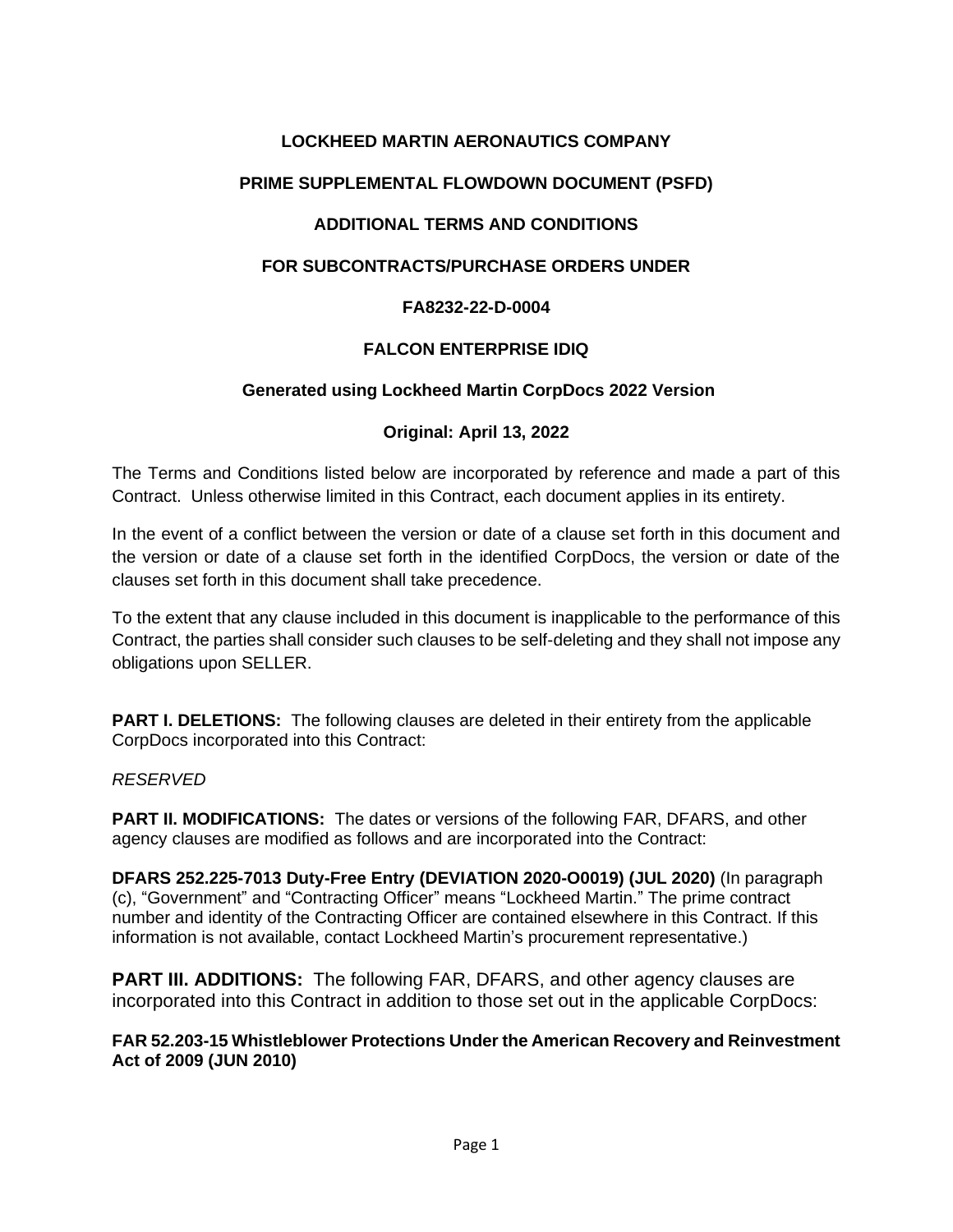**FAR 52.203-16 Preventing Personal Conflicts of Interest (JUN 2020)** (Applies if this Contract exceeds the simplified acquisition threshold in FAR 2.101 and in which Seller employees will perform acquisition functions closely associated with inherently governmental functions.)

**FAR 52.204-14 Service Contract Reporting Requirements (OCT 2016)** (Applies if this Contract exceeds the thresholds in FAR 4.1703. "Contractor" means "Lockheed Martin." The reports referred to in paragraph (f)(1) shall be furnished by Seller to Lockheed Martin by October 8 of each year. In paragraph (f)(2) the words "The Contractor shall advise the subcontractor" are changed to "Lockheed Martin advises Seller.")

**FAR 52.204-15 Service Contract Reporting Requirements for Indefinite-Delivery Contracts (OCT 2016)** (Applies if this Contract is an IDIQ type contract which exceeds the thresholds in FAR 4.1703. "Contractor" means "Lockheed Martin." The reports referred to in paragraph (f)(1) shall be furnished by Seller to Lockheed Martin by October 8 of each year. In paragraph (f)(2) the words "The Contractor shall advise the subcontractor" are changed to "Lockheed Martin advises Seller.")

# **FAR 52.227-1 ALT I Authorization and Consent – Alternate I (APR 1984)**

**FAR 52.232-17 Interest (MAY 2014)** (Applies if this Contract contains a FAR clause which expressly refer to an Interest clause.)

**FAR 52.232-39 Unenforceability of Unauthorized Obligations (JUN 2013)** (Applies if software of services will be retransferred to the Government.)

**FAR 52.245-2 Government Property Installation Operation Services (APR 2012)** (Applies if this is a service contract to be performed on a Government installation where Governmentfurnished property will be provided for initial provisioning only and the Government is not responsible for repair or replacement.)

**FAR 52.245-9 Use and Charges (APR 2012)** (Applies if this Contract will involve the use of Government property.)

**DFARS 252.211-7007 Reporting of Government-Furnished Property (AUG 2012)** (Applies if Seller will be in possession of Government property for the performance of this Contract and Lockheed Martin will not assume responsibility for marking the property.)

**DFARS 252.219-7003 (ALT I) Small Business Subcontracting Plan – Alternate I (DEC 2019)** (Applies if FAR 52.219-9 Alt III applies to this contract.)

**DFARS 252.219-7004 Small Business Subcontracting Plan (Test Program) (MAY 2019)** (Applies if Seller is a participant in the DoD Test Program for the Negotiation of Comprehensive Small Business Subcontracting Plans.)

## **DFARS 252.225-7972 Prohibition on the Procurement of Foreign-Made Unmanned Aircraft Systems (DEVIATION 2020-O0015) (MAY 2020)**

**DFARS 252.228-7001 Ground and Flight Risk (JUN 2010)** (In paragraph (a)(1)(i) "this contract" means "the prime contract." The following is added at the beginning of the clause: "Communications between Seller and the Government shall be made through Lockheed Martin. Any equitable adjustment provided for this clause shall be implemented in this Contract to the extent such adjustment is implemented in the prime contract." Subparagraphs (d)(2)(ii), (d)(3)(ii)